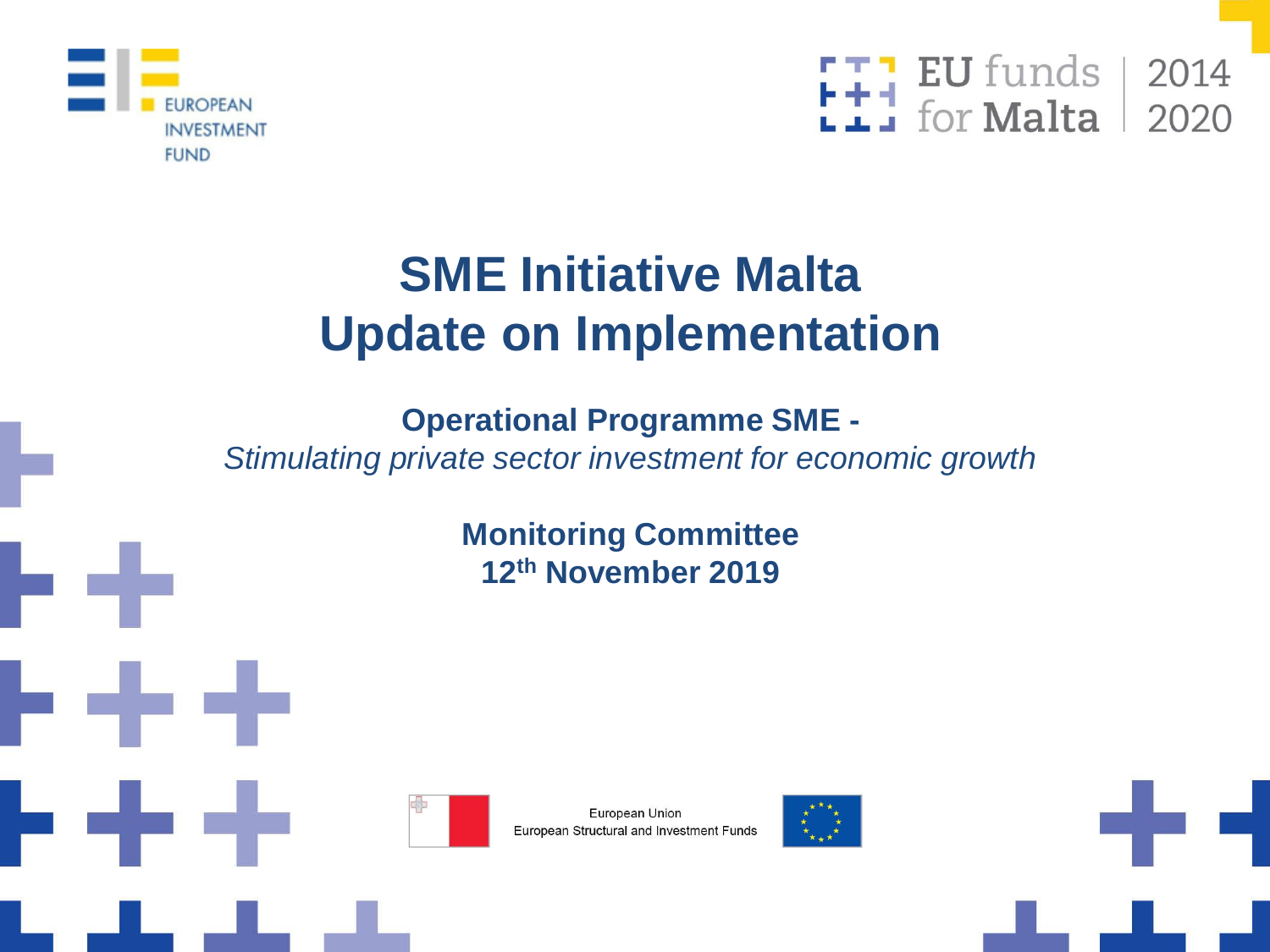## **Overview**

 $F + 1$  EU funds 2014

- The SME Initiative aims at improving competitiveness of SMEs by facilitating SMEs access to finance.
- It provides an uncapped guarantee for a portfolio of new loans to SMEs.
- The Instrument is being successfully implemented through BoV & Banif Bank. It experienced a 100% absorption rate in 2.5 years on the initial budget of €15M.
- The implementation period has now been extended until 31<sup>st</sup> December 2023.
- $\cdot$   $\epsilon$ 22M in FRDF funds have been allocated to this instrument to create a Maximum Portfolio Volume (MPV) of loans amounting to €89M.

**The instrument will achieve a leverage of 4x of ERDF resources committed to the instrument.**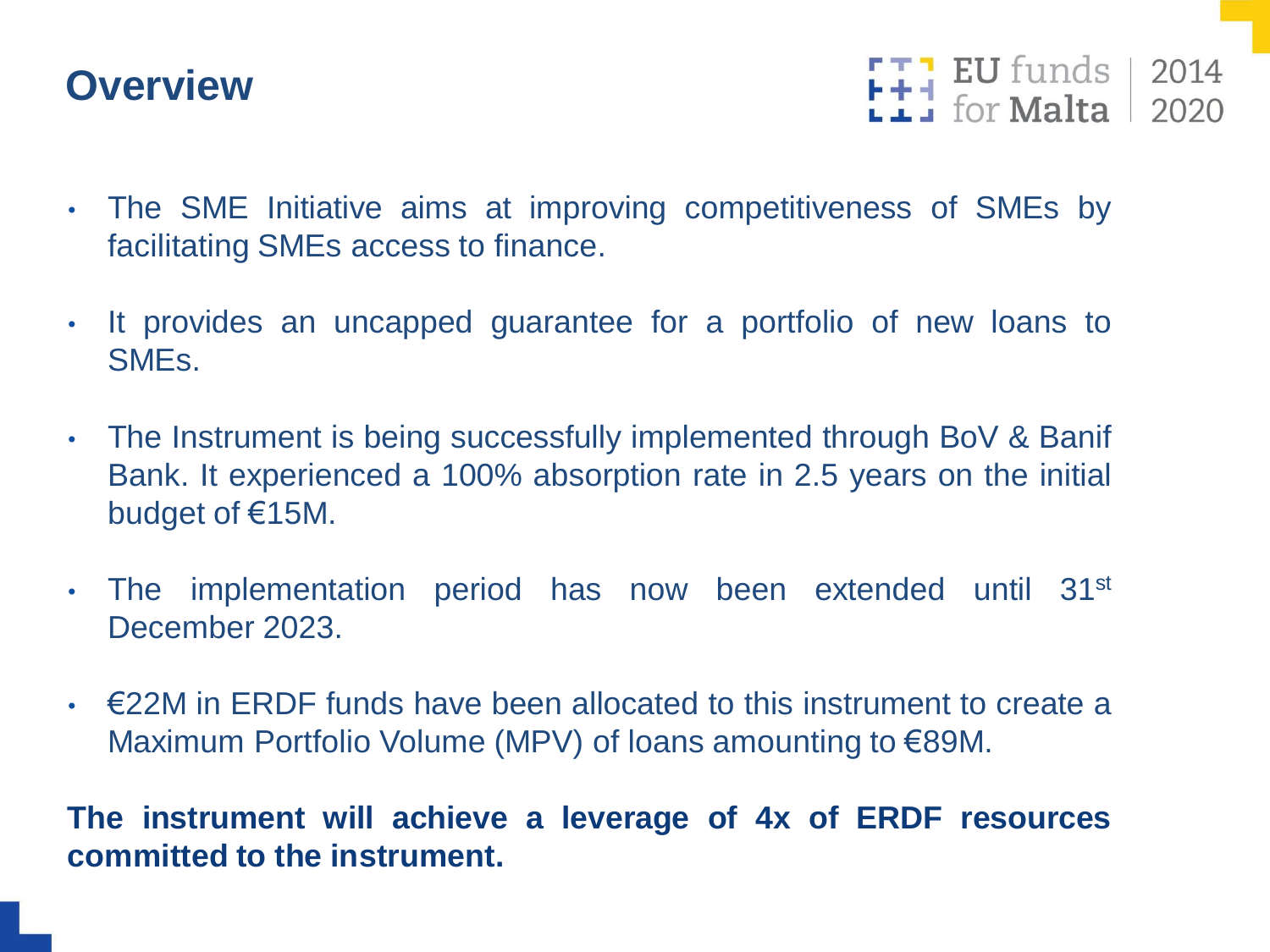

#### **Loans committed and disbursed (millions)**

#### **EU** funds Ħ for **Malta**

#### **Number of transactions and final recipients**

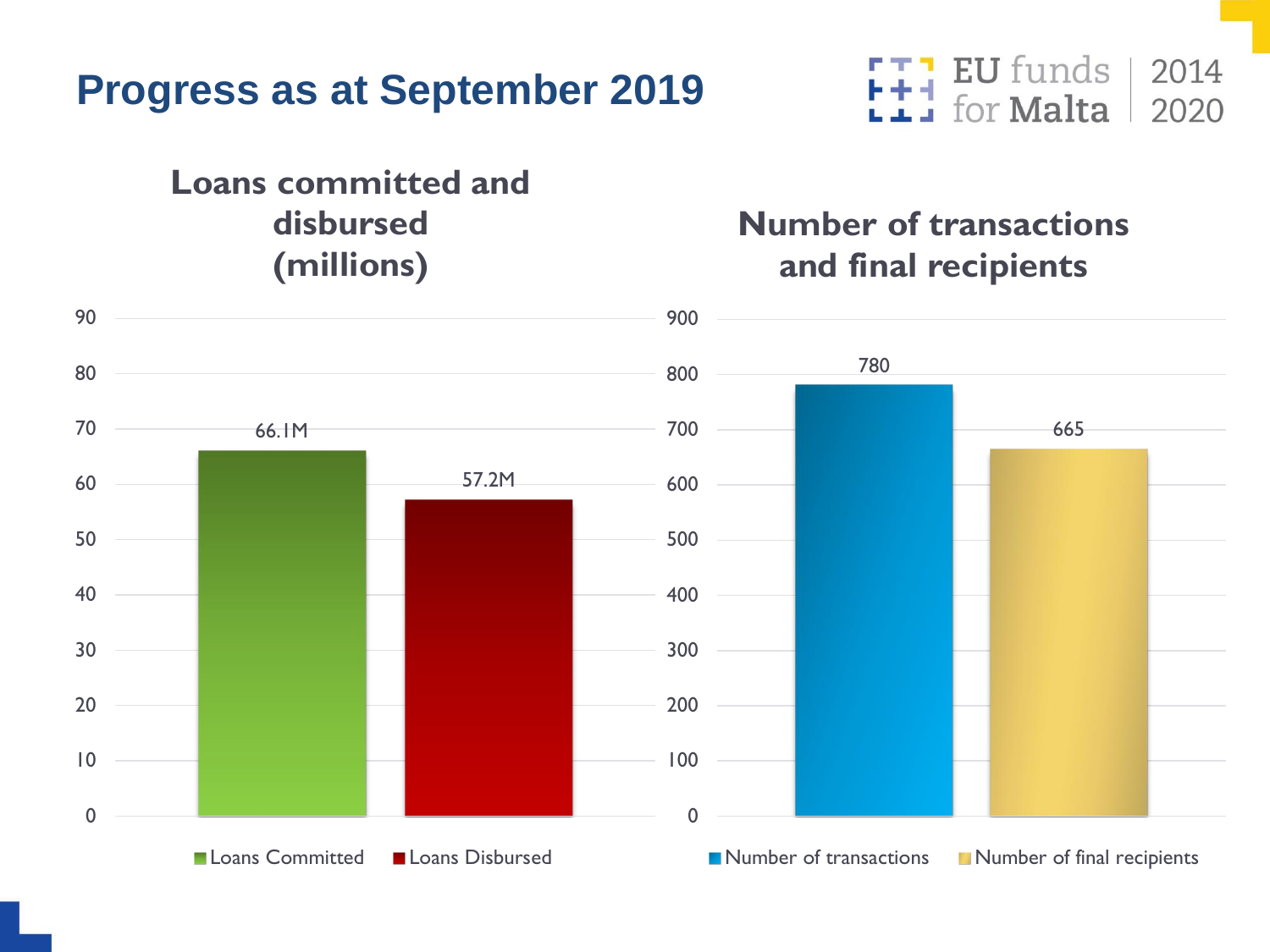#### **Build up of Portfolio – EU** funds for **Malta Loans Committed and Disbursed**



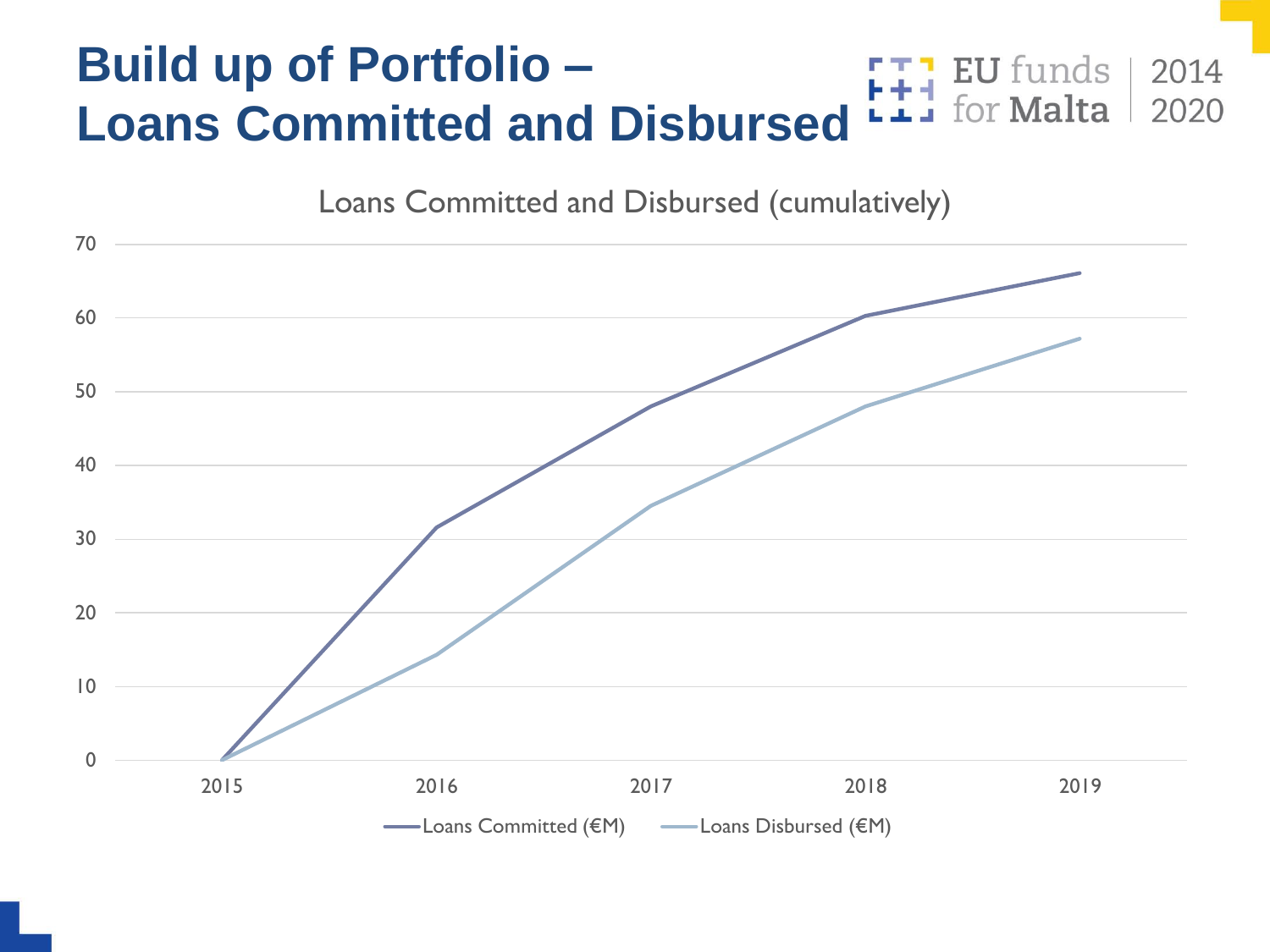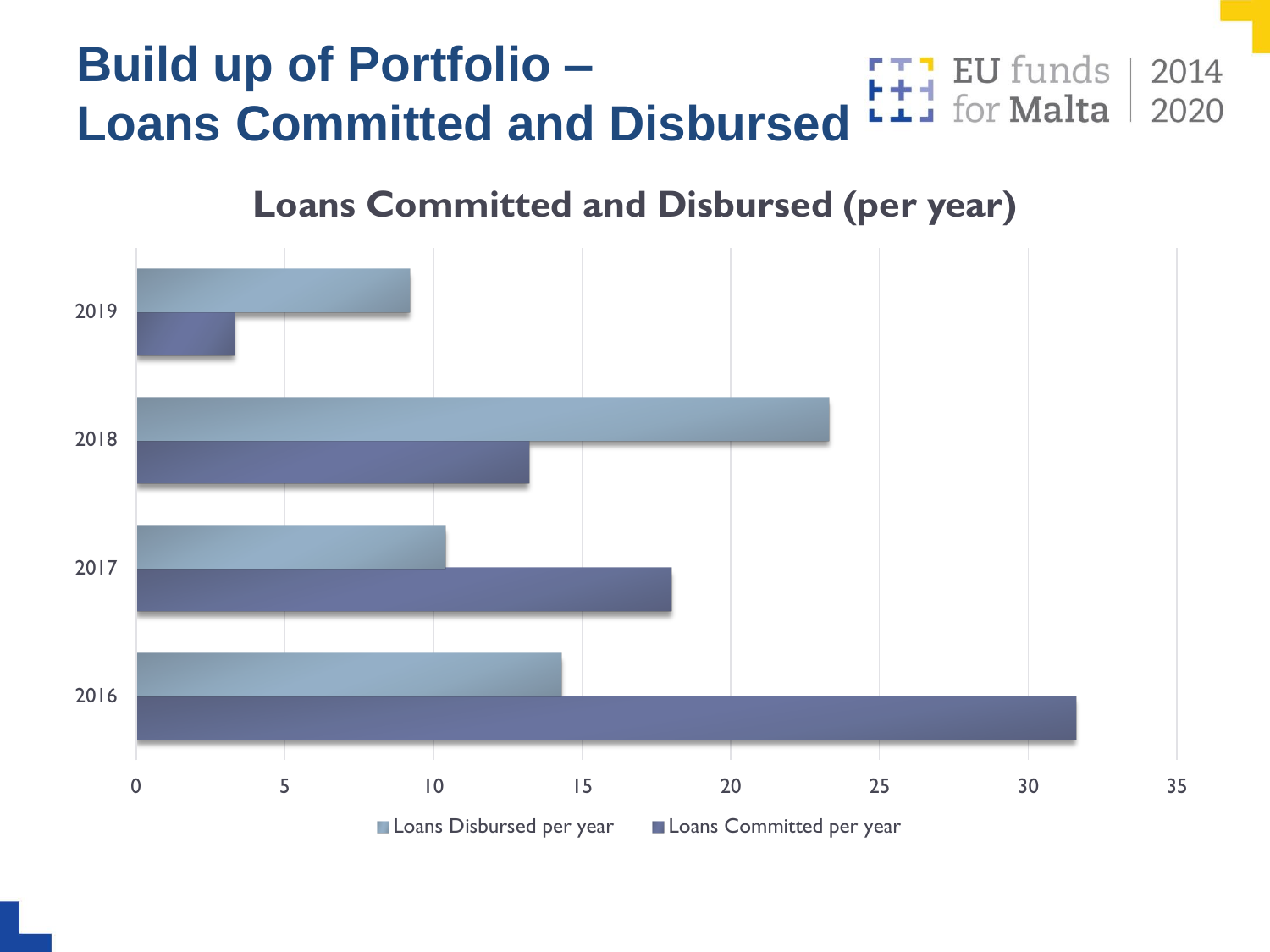## **Profile of final recipients**



#### **Diversification by Sector**

- **60 sectors** received financing (NACE code level 2)
- **5 sectors account for approx. 50%** of SMEs receiving financing

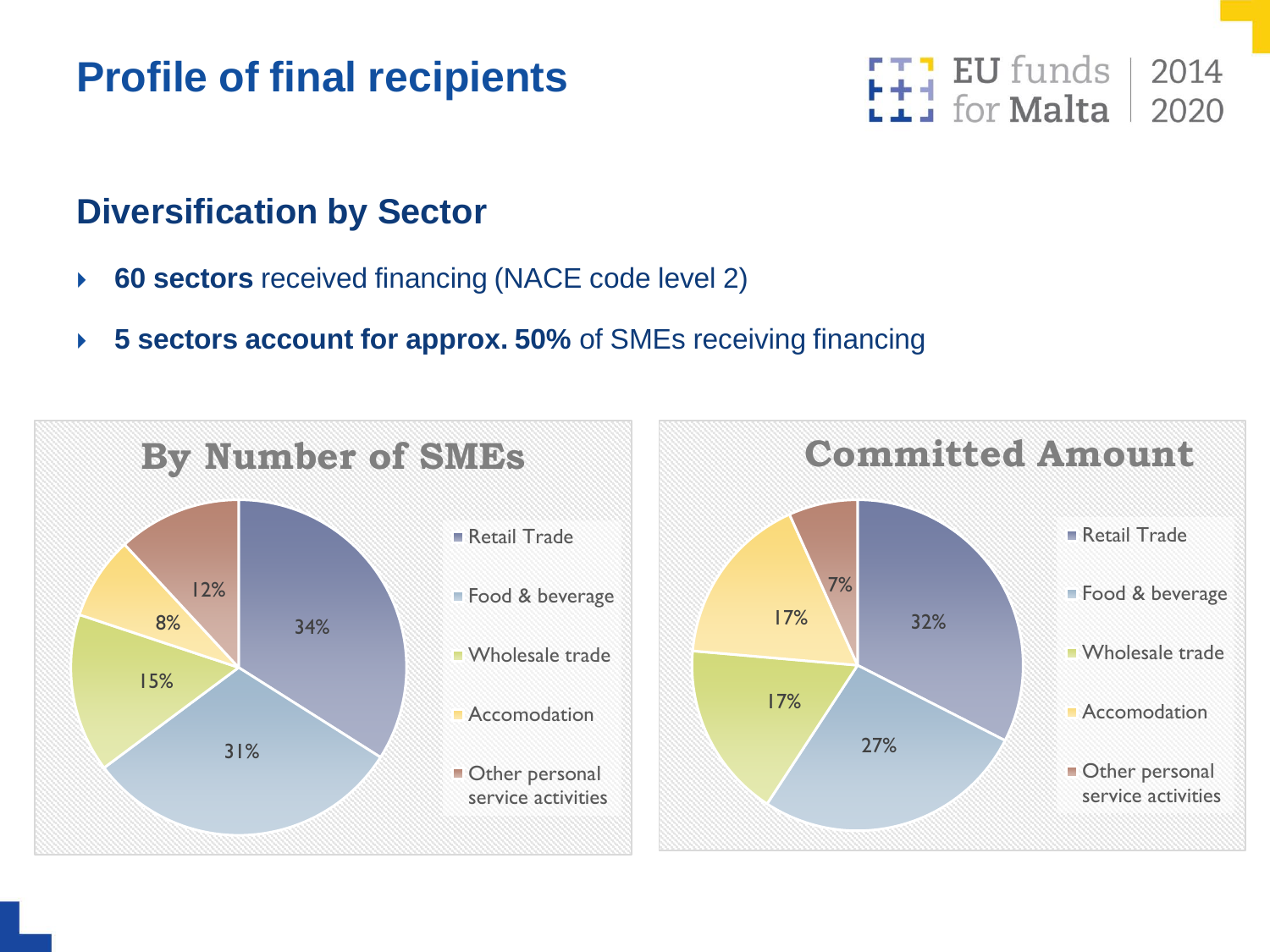# **Assistance by Territory (as at June 2019)**

 $\begin{array}{|c|c|c|c|}\n \text{F} & \text{F} & \text{EU funds} & 2014 \\
 \text{F} & \text{for Malta} & 2020 & \end{array}$ 



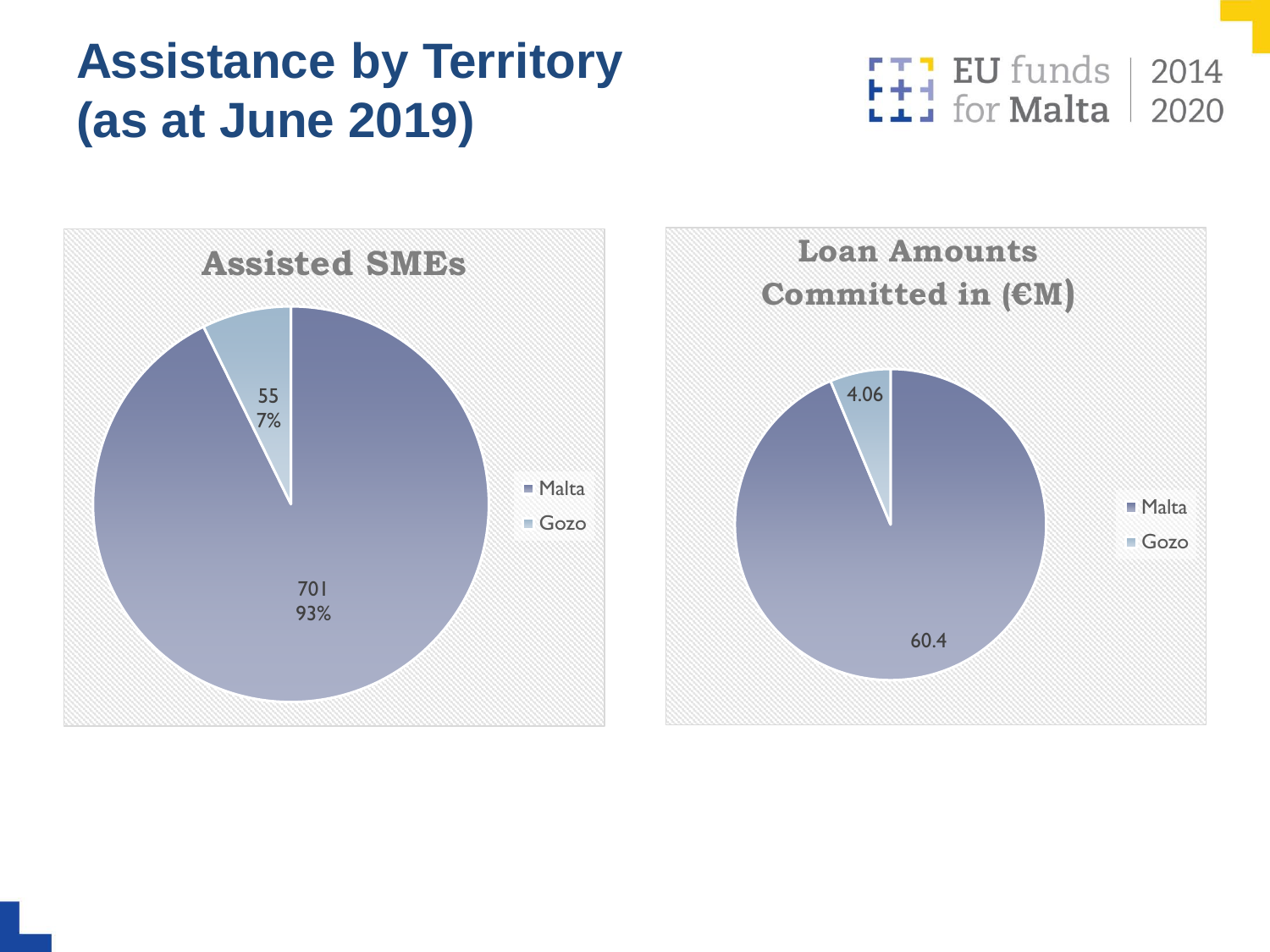## **Loan Purpose**



### **Loan purpose** Working capital



- **Tangible investment**
- Intangible investment
- ■Business Transfer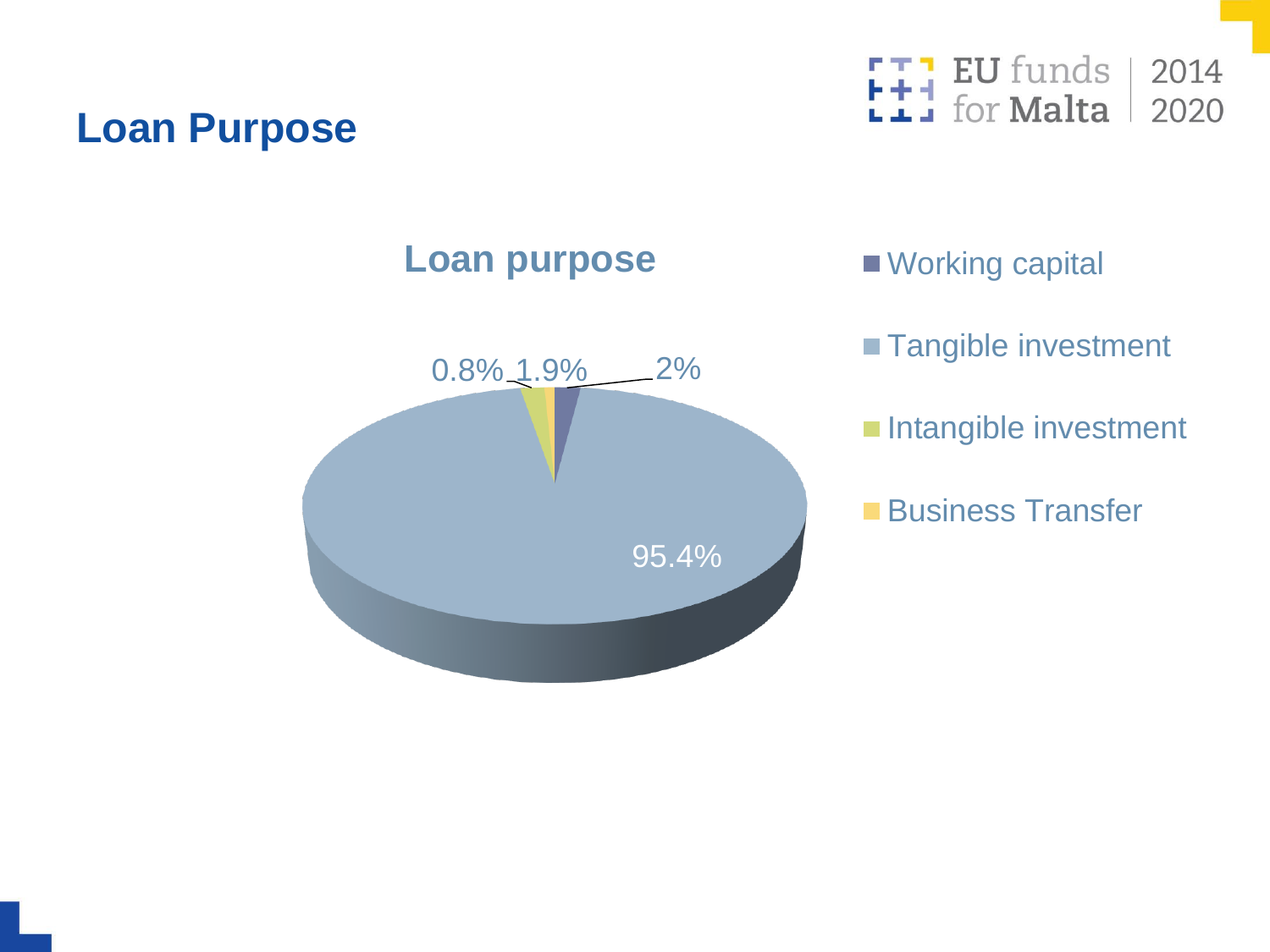



 The SMEi continues to perform well, showing that SMEs in Malta are open to the flexibility of Financial Instruments.

 The encouraging results experienced under the SMEi formed the basis of a new instrument dealing with RES and Energy Efficiency for which a call for Expression of Interest will be launched by the end of the year.